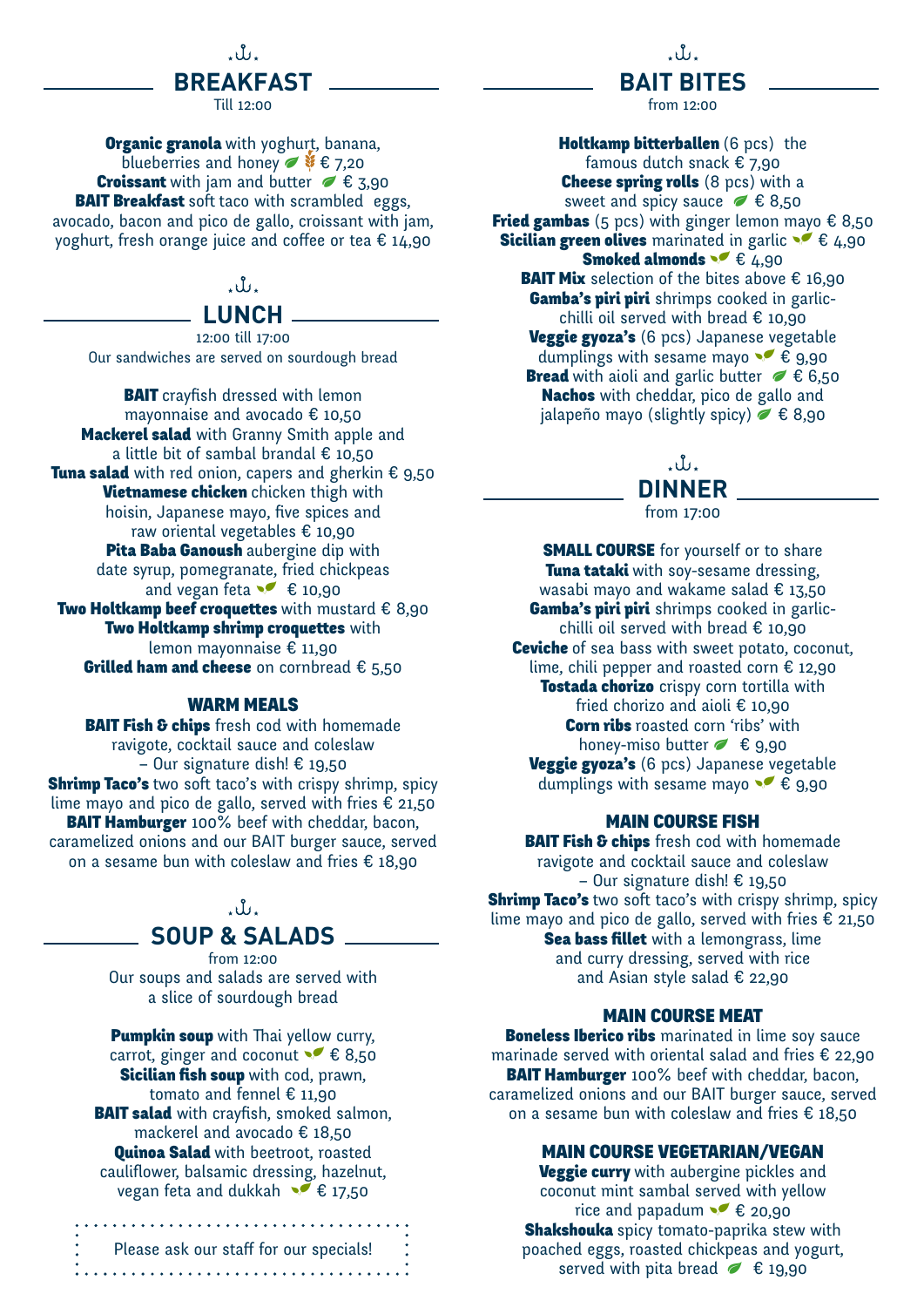### ៶៶៲៸ **KIDS**

**Kids Fish Fried codfish chunks with** ravigote sauce and fries € 8,90 **Chicken nuggets** with fries  $\epsilon$  8,90 Both served with raw veggies and apple sauce. Including a popsicle! Kids pancakes with icing sugar (2 pcs)  $\epsilon$  4,90

# $\mathcal{M}_{\mathcal{F}}$ **CAKES AND DESSERT**

Holtkamp Apple pie  $\epsilon$  4,30 Holtkamp cheesecake with a berry coulis  $\epsilon$  5,50

Carrot cake gluten free of rose and vanilla  $\mathbf{\hat{x}} \sim \epsilon$  6,50 Chocolate coconut cake with mangopassionfruit sorbet  $\bullet \bullet \bullet$   $\bullet$  9,90 Marinated orange orange-blossom, cardamom, yogurt ice cream and almond crisp €7,90 Ben & Jerry's Cookie Dough  $\epsilon$  4,00 Rocket or pear popsicle  $\epsilon$  1,60

# $\cdot$ ib $\cdot$

# **DRINKS**

### Hot Drinks

Coffee  $\epsilon$  2,90 Large Coffee € 4,20 Cappuccino € 3,20 Coffee with hot milk  $\epsilon$  3,40 Latte Macchiato € 3,60 Espresso € 2,90 Espresso Macchiato € 3,00 Hot Chocolate € 3,30 Fresh mint tea  $\epsilon$  3,40 Fresh ginger tea € 3,40 Ginger tea with a slice of orange  $\epsilon$  3,50 Tea € 2,90

Add cream  $+ \epsilon$  0,60 Oatmilk supplement +  $\epsilon$  0,60 Extra shot of espresso  $+ \epsilon$  0,60

### Soda's

Pepsi, Pepsi Max, Lipton Ice Tea Sparkling, Green or Peach € 3,10 Sisi, 7-up, Cassis, Tonic, Ginger ale, Chocomel, Fristi, Bitter lemon, Rivella, Tomato juice € 3,10 Gerolsteiner Apfelschorle € 3,40 Fevertree Indian Tonic or Ginger Beer € 3,70 Homemade Ice Tea – rooibos, ginger & lemongrass € 4,50

#### When it's busy, it's not possible to pay separately.

**⊘** vegetarian **v** vegan **V** gluten free

**Water** 

Sourcy still or sparkling  $0,20 \text{ L} \in 2,90$ Sourcy still or sparkling 0,75 L € 5,50

We think it's important to offer the opportunity to order a glass of tap water instead of water from a bottle. The production, transport and packaging of bottled water is very harmful to our environment. We serve tap water for a small fee to be able to continue to offer you this service. We donate part of the proceeds to Natuurmonumenten at the end of every season.

Glass of water  $\epsilon$  0,50 Carafe of tap water small  $\epsilon$  1,25 large  $\epsilon$  2,50

#### Juices

Appelaere apple juice € 3,20 Fresh orange juice small  $\epsilon$  3,80 large  $\epsilon$  4,90

Draft beer

Heineken 0.25L € 3,30 0.5L € 5,40 Affligem Belgium white 0.3L € 4,30

#### Bottled beers

Noordt Session IPA €4 ,60 Palm € 4,00 Duvel € 4,60 Affligem Blond € 4,60 Affligem Dubbel, Tripel € 4,60 Amstel Radler € 3,90 Mort Subite Kriek 4,00 Paulaner Weizen € 4,60 Desperados € 4,60 Sol € 4,60 Sommersby Apple Cider € 4,40

#### Alcohol free beers

Amstel Radler 0% € 3,90 Heineken 0.0 € 3,90 Paulaner Weizen 0.0 4,20

#### Gin &Tonic

Bombay Sapphire & Tonic € 8,10 Bobby's Schiedam & Tonic € 8,90 V2c Orange Gin & Tonic € 9,50 Hendricks & Tonic € 9,90 Supplement Fevertree Indian tonic  $+ \epsilon$  1,00

#### **Cocktails**

Mojito Havana club, mint, lime and cane sugar € 8,90 Espresso Martini € 9,50 Caipirinha Cachaca, lime and cane sugar € 7,90 Aperol Spritz € 7,90

#### Liquor

Jenever, Vieux € 3,50 Campari, Pastis, Martini € 3,90 Havana Club, Vodka, Bombay Gin, Bacardi Limon € 5,00 Liqueurs € 5,00<br>Cognac & whiskey from € 5,00